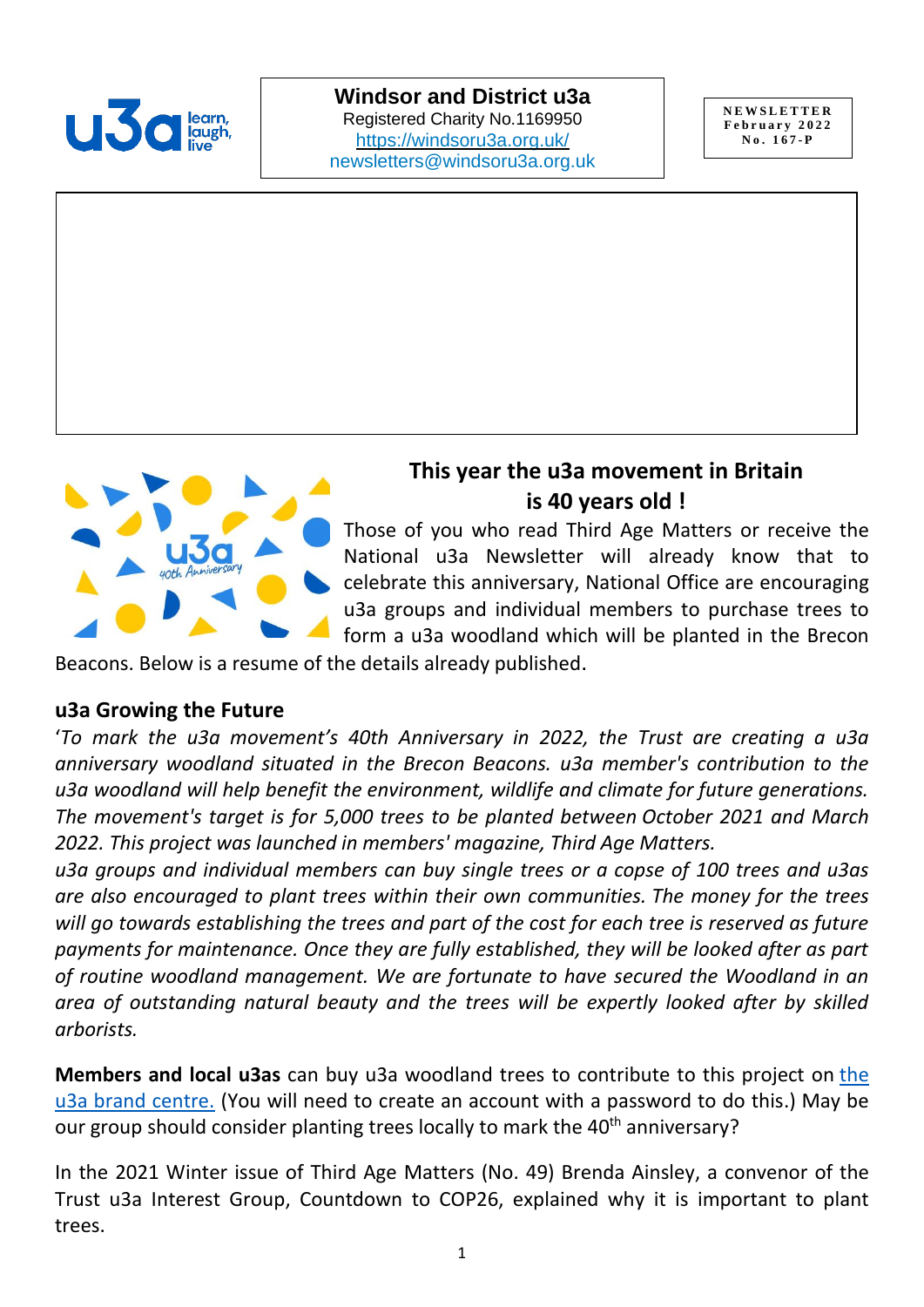# *Why Plant Trees? Lock up Carbon*

*Trees are our most powerful weapon against global warming and climate change. They are the ultimate carbon capture and storage machines. Forest absorb atmospheric carbon and lock it up for centuries. The entire woodland ecosystem plays a huge role in locking up carbon including the living wood, roots, leaves, deadwood surrounding soils and its associated vegetation.*

### *Prevent Flooding*

*Trees hedgerows and woods are a vital part of natural flood management. Strategic planting can have a positive impact in areas experiencing flooding from rivers and surface water. They intercept rainfall, hold banks together and slow the rate at which rain is absorbed into the soil.* 

### *Reduce City Heat*

*Apart from providing much needed shade, trees block pollutants from reaching people. Planting a row of trees between a school playground and a busy road has a similar effect to putting up a brick wall. In the case of particulate matter, trees either disperse it like other pollutants, or they act as a surface for the particles to deposit on.*

### *Make us feel better.*

*Certain chemicals released by trees, phytoncides are known to have positive effects on our health, from reducing blood pressure and anxiety to increasing our pain threshold. Research has shown that phytoncides can even increase anti -cancer proteins. The tree huggers were right all along! Brenda Ainsley*

## **Do you have a favourite tree?**

Please write and tell us about it. Describe how it looks and what is special about it. Tell us where it is, how it makes you feel and your reasons for liking it. Draw, paint or photograph it to share with us. Artistic members might be inspired to use their tree to create a 3D work of art or craft. If enough members contribute, we could mount a display which could feature in an annual u3a Day event which National u3a Trust are encouraging local groups to support.

**Many other events are being planned to celebrate u3a's 40th Anniversary. Click here to find out about them** u3a - [40th Anniversary.](https://www.u3a.org.uk/events/40th-anniversary) Maybe you would like to join in. *If you have any ideas about how our u3a might celebrate this anniversary, share them with a member of the committee.*

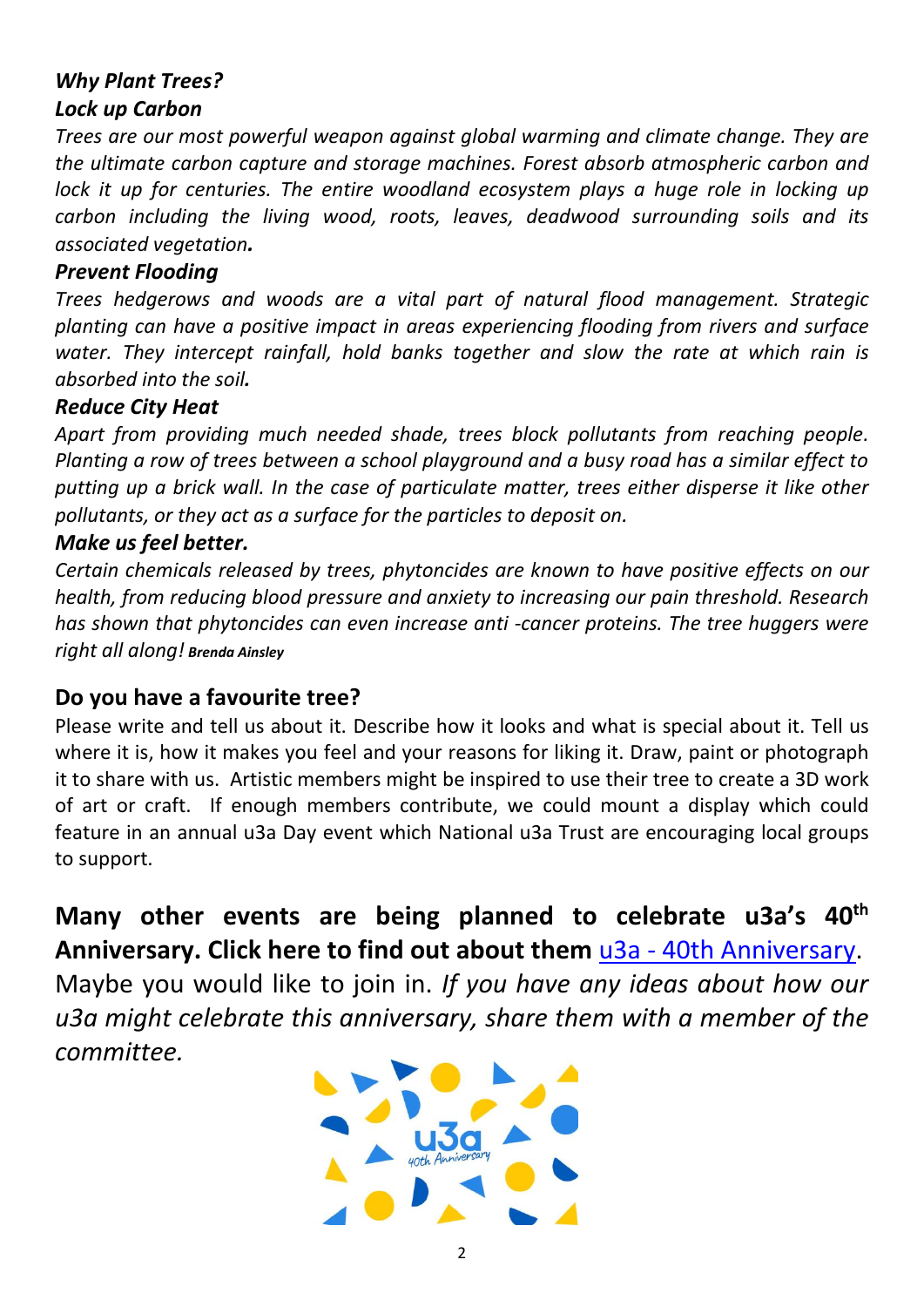# **Windsor and District u3a**



**Monthly Speaker Meeting 2.00 pm Wednesday, 9th February The History of Rock & Roll Howard Slater Gardeners' Hall, St Leonard's Road, Windsor** 



## **Dr Keith Thompson**

Dr Keith Thompson, a member of Windsor u3a is a retired anaesthetist who will be the guest speaker at our meeting on 9<sup>th</sup> March. He may be retired but is a very busy man. Keith is actively involved with the work of Mercy Ships in Africa. His talk is called Africa: Why Bother?

Since retiring he has taken up song writing. You will remember hearing some of them on YouTube links included in our lockdown newsletters. Keith feels strongly that vaccination is the only way to protect ourselves from Covid and its variants. He **has been working as a vaccinator at a GP's surgery in Bracknell** and has written a song to publicise the need to be vaccinated and to persuade and encourage anyone who is doubtful. It is called 'Vaccin8ed' To listen to the vaccination song, visit: [www.youtube.com/watch?v=WfCXX7VNfCg&feature=youtu.be.](http://www.youtube.com/watch?v=WfCXX7VNfCg&feature=youtu.be)

Keith writes*, "I'm the lyricist, I cannot sing as I have a paralysed vocal cord after major surgery some years ago. I took up learning the guitar about 18 months ago with a guitar I bought for £5.00 from a local hospice shop. Dean, my 32-year-old guitar teacher sung and composed the music and Mercy Ships in the USA made the great backing video."*

[Click here](https://windsoru3a.org.uk/newsletter-extra-february-2022) to read an interview with Keith published in the Basingstoke Gazette.

### **Interest Group News**

**\***

*Please follow Government and our u3a guidelines when attending meetings in private houses and in halls. Do not attend meetings if you are in any doubt about your own health or that of anyone in your household.*

Both of our jazz groups are now up and running. '**Jazz'** which meets on the second Friday of the month in The Hope pub, Alma Road, Windsor and **'Tea and Jazz'** which meets on the fourth Tuesday of the month in Datchet Village Hall.

**The Jazz Group**: The Hope pub is a new venue for this group. We have had 4 sessions there now, in the pub's music room. The staff are friendly and have made us very welcome. Members can buy a coffee (biscuits provided), or a drink at the bar. The pub is a local music venue, which has its own sound system and also a big screen for showing videos or dvd's. We have a welcomed back Bob, our own sound man, who gave a presentation on Ted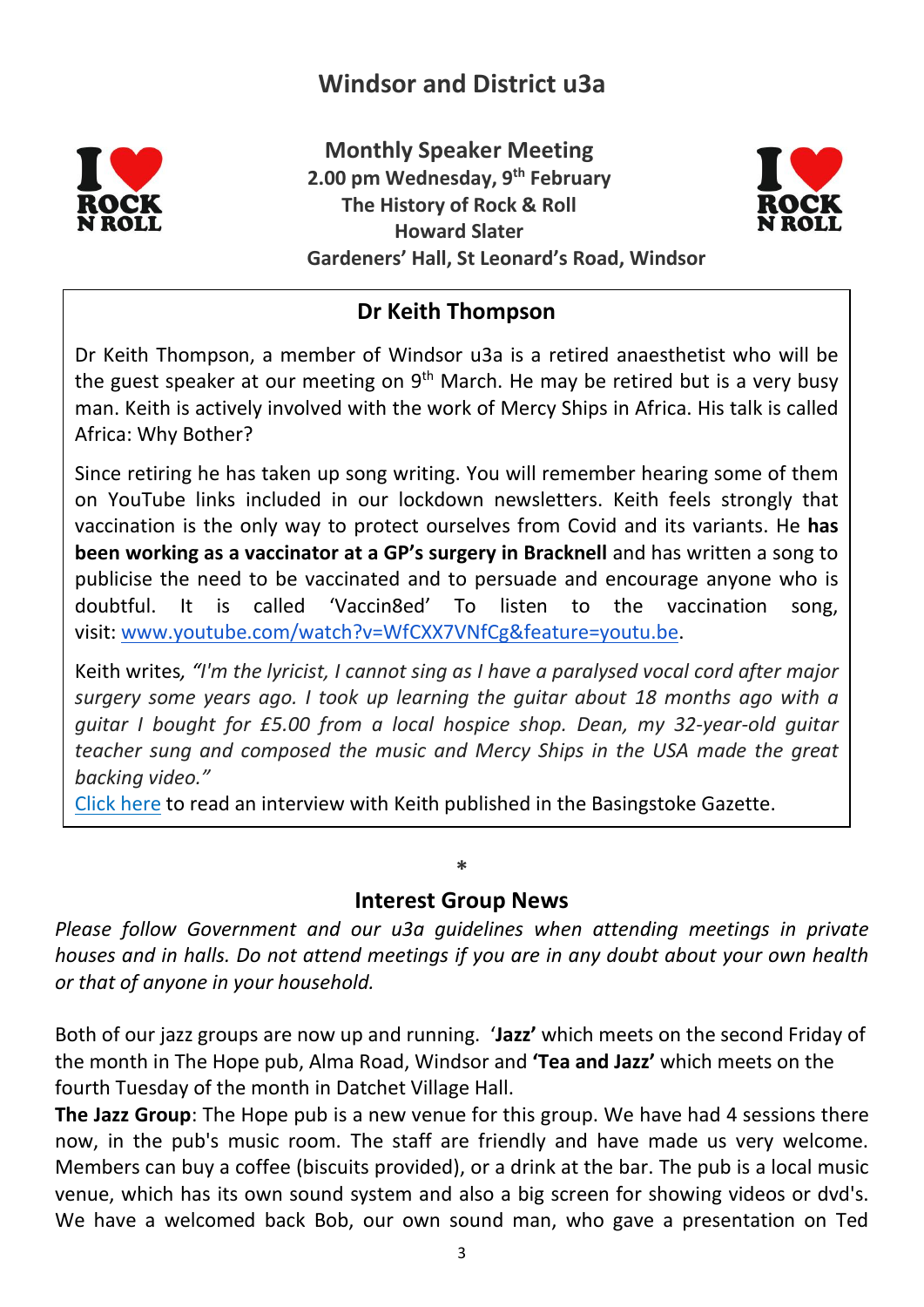Heath for the January session. There is some parking in the car park behind the pub and on the roads nearby. The next session will be on Friday,  $11<sup>th</sup>$  February, when there will be a presentation by Andy, from The Hope. Andy has generously offered his services. His father was a jazz pianist and Andy has been interested in our sessions. We are looking forward to hearing his musical memoirs.

New members are welcome. We are a very friendly group, and our sessions are very informal. Please come along and give us a try. Enter by the back door at the rear of the pub. We mostly listen to jazz presentations by members who volunteer to lead a session, but we may organise some sessions of live music later in the year.

**Tea and Jazz:** We plan to show another of the History of Jazz videos this month as members have been enjoying them very much. The videos are part of a series originally shown on BBC 4 about 15 years ago. The excellent cinema equipment and big screen available in Datchet Village Hall are ideal for this.

Pre Covid, some members enjoyed making cakes for tea in the interval, but for time prewrapped cakes and biscuits will be served rather than homemade cakes and tea/coffee will be served in disposable cups. Members of the audience are welcome to bring their own mug.

Last month, the audience was treated to a celebration of Burn's Night. Peter Cheeseman assembled film footage of Scottish jazz musicians. To enjoy it, click here. <https://drive.google.com/file/d/1AUxTDxUZvi-9v2Jyk2-SRsS0CqtxxoSh/view?usp=sharing>

All are welcome - just turn up, no need to pre-book. There is a charge of £3-00 pp to cover the cost of hiring the hall. We recommend warm clothing as the hall may be a bit chilly with the ventilation needed as a precaution against Covid.

**Walking:** We now have **two walking groups**. One which meets once a month on **Friday morning** and one which meets once a month on **Wednesday morning.** The Friday group walk about 4 - 5 miles. The Wednesday group walk shorter distances at a gentle pace. **Shorter Walks Group**: A circular walk in Windsor Great Park on 23<sup>rd</sup> February 2022. This walk is just over two miles and is on paved or gravelled pathways. It takes between one to one and a half hours depending on pace. It is a mostly level walk, but there are some gradual inclines and declines. There is plenty of time for getting your breath back! It takes us past part of the main lake, Wick Pond, through Virginia Water and Egham Wick Plantations and back via the Totem Pole. There is a café, gift shop and toilets at the entrance to the park. Car parking is free to members and £6-00 for two hours (£9-00 for three hours). The state of the state of the state of the state of the state of the state  $h$  hours).

**NB** The walk may be cancelled the day before **if** heavy rain or snow and ice are forecast.

**Walking Group:** Meet on Friday, 25<sup>th</sup> February at The Beehive, White Waltham. We will walk westwards to Shottesbrooke Park and then in a loop over the fields to the edge of Waltham St Lawrence returning to the Beehive via Shottesbrooke (about 4 miles). Waterproof footwear is advised. Coffee/drinks/lunch will be available at The Beehive afterwards.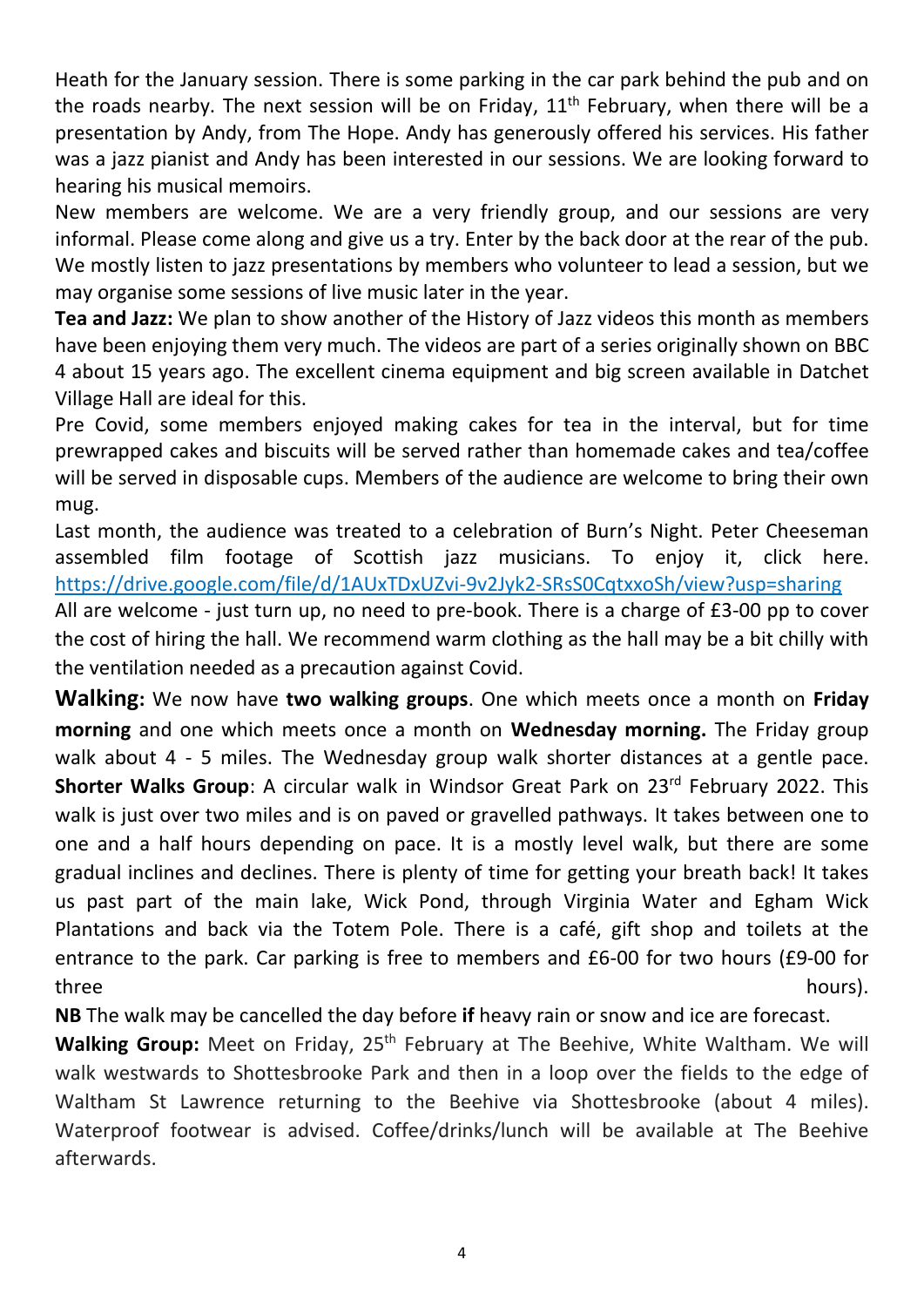

**Geocaching:** This month the Beginners' group searched for caches around Holyport Green. It was a bright crisp morning and we set off with our usual enthusiasm. The plan was to practice solving Puzzle Caches. This one involved locating and collecting names from all the memorial benches and then adding all the vowels to give a code. A=  $6$ , E=14, I=4, O=8, U=4. This code then had to be used to calculate the co-ordinates….. N51 29. U(E-A) (U+1) W000 43. (U/I)A(O/U) to locate the cache. We made our way to the final co-ordinates, hoping our Maths had not let us down! After a short search, the cache was found, and we signed the small logbook inside. We moved onto more traditional caches which involved muddy footpaths and a variety of hiding places … under a bridge, in the top of a signpost, in a tree, attached to a road sign with a magnet. A grand total of 6 added to our total of 88 finds.

Lunch at Thames Valley Hospice Cafe afterwards made for another fun morning with the added bonus of nearly 4 miles walking without even realising and a good chat on the way!

Beginners are always welcome if only for a try out.

Local History: The guest speaker on Monday, February 28<sup>th</sup>, will be Windsor u3a member John Holdstock, who will talk on the development of Ascot Racecourse. Our u3a's Local History group meets in Windsor Methodist Church, Alma Road, SL4 3HH, **at 2.30pm.** (Apologies for my mistake in January, advertising the wrong time. Ed.)

**Music for a Desert Island.** This popular group came into being during the lockdowns and helped keep us in contact with each other. It is still going strong.

The castaway in December was Brenda Evans. Most of Brenda's music dates back to the 1930s when she was a young girl growing up in Wordsley, a small village in Staffordshire. This was a very special time and place for her. Brenda's family got together for a barbecue and put together her selection of music as part of that day. Her grandsons researched and found the music on YouTube.

The January castaway was Pauline Thompson, convenor of the Walking Group. She is a northern lass. Her choices hark back to her early days on Tyneside.

*Who will be the castaway this month?* To sample the musical reminiscences of previous castaways [click here.](https://windsoru3a.org.uk/music-group-playlists-updated-2021/) To become a castaway, please contact the convenor.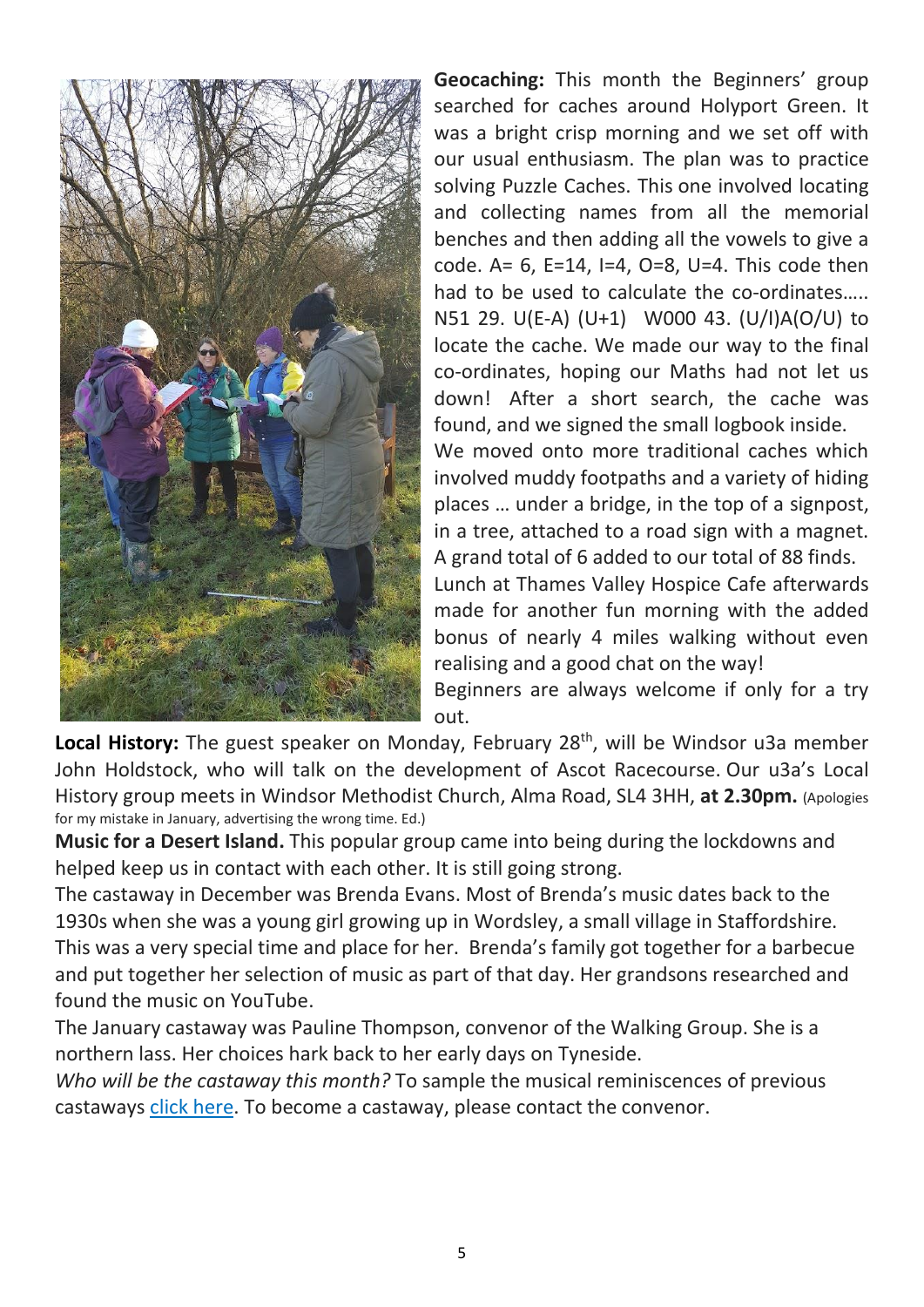## **Interest Groups of the Month: David Oldcorn's Music Groups**



David owns an extensive collection of music cd's and superb equipment on which to listen to it. He runs 3 listening to music groups for our u3a – Classical, Ballet and Showtime music. Members join him at his home to enjoy each other's company and appreciate music. On the  $7<sup>th</sup>$  February, David is planning to show DVDs of the ballet The Corsaire and then Elite Syncopations (with

music by Scott Joplin). On the  $21^{st}$  February the group will listen to the superb musical. Titanic (NOT the film!) and the 24<sup>th</sup> February he plans a concert of Scandinavian music.

During the lockdowns David discovered much music new to him on YouTube and enjoyed the visual dimension this offers. In March, he is planning a special event to share some of this music with his groups. He writes, "*I would like to observe International Women's Day by hosting a special meeting at my house and playing some of the beautiful music that I had not heard previously, all composed by women and much of it performed by them, too. Much of the music will be classical music, but there will also be some songs from musicals composed by women. (I have managed to move all the usual obtrusive advertisements!) I hope that this special concert will be of interest to members who do not usually attend the three music groups, as well as those who do.*

**International Women's Day** is celebrated annually on March 8<sup>th</sup> across the world, to commemorate the cultural, political, and socioeconomic achievements of women**.** 

#### **Did you know?**

- Nearly 60 per cent of women around the world work in the informal economy, earning less, saving less, and at greater risk of falling into poverty.
- Women earn 23% less than men globally.
- Women occupy only 24% of parliamentary seats worldwide.
- 1 in 3 have experienced physical or sexual violence and 200 M of girls-women have suffered genital mutilation.

Officially recognised by the United Nations in 1975, it has become a focal point in the women's rights movement, drawing attention to issues such as gender equality, reproductive rights, and violence and abuse against women. The theme this year is "Gender equality today for a sustainable tomorrow"

Click her to find out more at [International Women's Day | United Nations](https://www.un.org/en/observances/womens-day)

A challenge: Write a brief account about the life and work of a woman you admire and share this in the March newsletter. The person may be alive or dead. Maybe you have a personal acquaintance who you would like to celebrate?

\*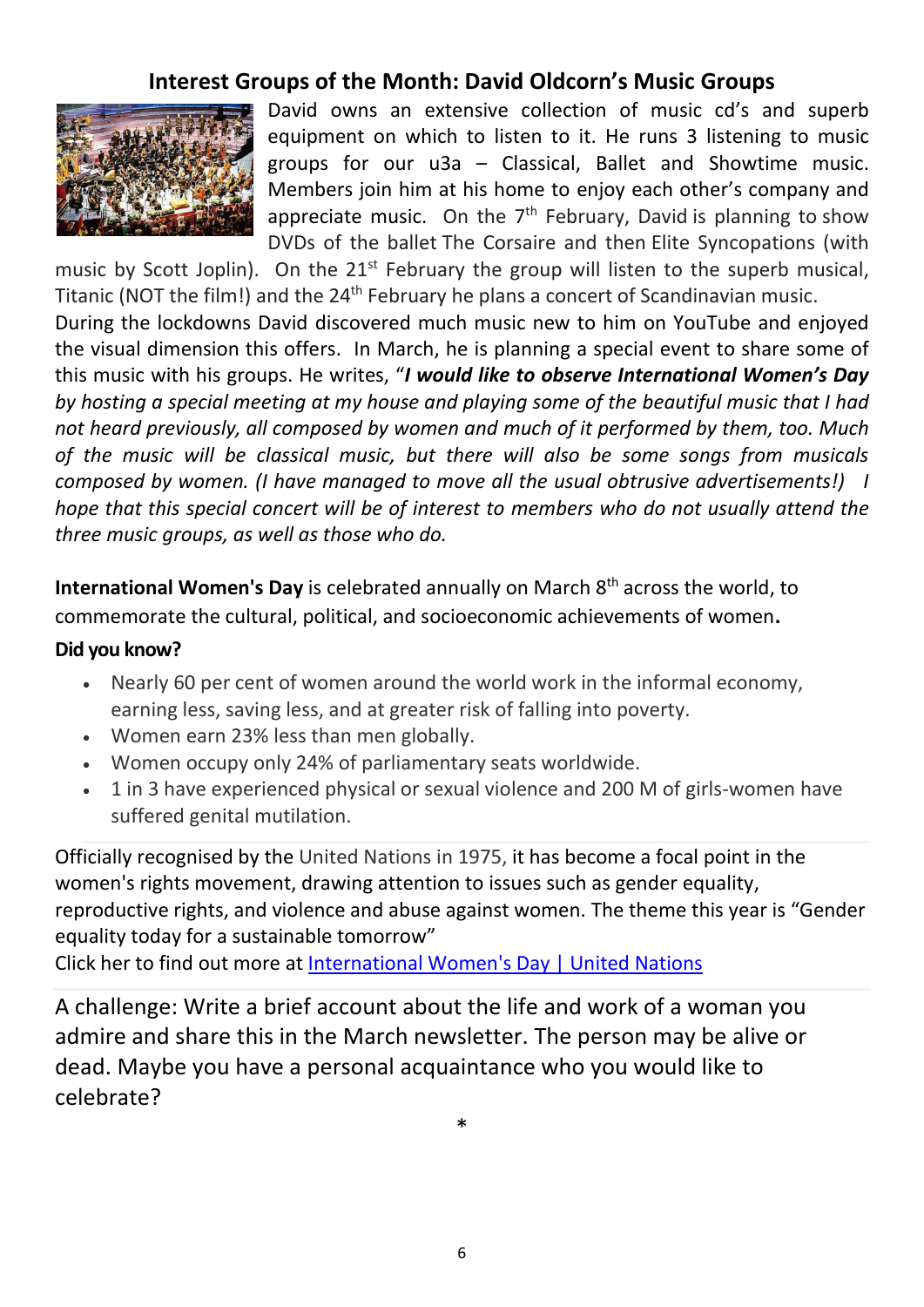# **Ukulele Beginners' Taster Session Tuesday 22nd February at Gardeners' Hall Why learn the ukulele?**

Ukuleles are cheap. Lots can be found in charity shops!

Ukuleles only have 4 strings, so much easier to learn than guitars.

No need to read music (Ukulele music only uses the names of chords e.g. C F G) If you can play the chord that's all you need. The C chord (most used) only needs one string pressed down.

A lot of popular songs only have 2 chords e.g. Drunken Sailor, Banana Boat Song, Jambalaya It is good fun and really lifts spirits.

It's not all 'George Formby!' We sing anything we like.

Ukes will be provided, but if you have one, bring it with you.

# **u3a Online**

\*

## **Third Age Trust Diary of Learning Events**

The Third Age Trust's offers selected national events online to u3as and their members. This includes events with the National Gallery, Royal Institution, Guildhall Art Gallery, and the British Library (for which there may be a charge). It also offers a number of workshops, webinars and interactive sessions delivered by members for members, which are free to join. These are in high demand and spaces are limited, particularly for those with an interactive element. please ensure that you. When you boo, please make sure you are committed to attending to avoid other members missing out on places. If you are unable to attend, please cancel your place through Eventbrite. These talks and workshops get booked up very quickly. If you would like to be the first to know about them, click here <http://eepurl.com/hLjqR9>to sign up to receive regular monthly updates on upcoming events:

Many online events are now being delivered via the Zoom video conferencing/webinar platform. The Third Age Trust has some ['How to Guides'](https://www.u3a.org.uk/keeping-in-touch-links/how-to-guidance) and are offering ['Online Tutorials'](https://www.u3a.org.uk/events/online-events) for using Zoom that may assist you if you are not familiar with this tool.

### **Thames Valley Network (TVN) Diary of Study Days**

**You must book online for these talks**. If you would like to receive information directly from TVN with details of Study Days and Workshops, or If you have any ideas or suggestions for more study days or bite size Zoom events, then please email the Events Coordinator at [events@u3atvnetwork.org.uk](mailto:events@u3atvnetwork.org.uk)

**Wednesday 2nd February –** T. E. Lawrence, The Man behind the Myth. A talk by Bjorn Watson. There is no charge for this event

**Wednesday 9th February –** The posters of fin de siecle Paris. A talk by Graham Twemlow

## **Trust U3A Interest Groups <https://u3asites.org.uk/trustu3a/groups>**

There are over 80 online interest groups. There is something for everyone! Click the above link to find out about them all.